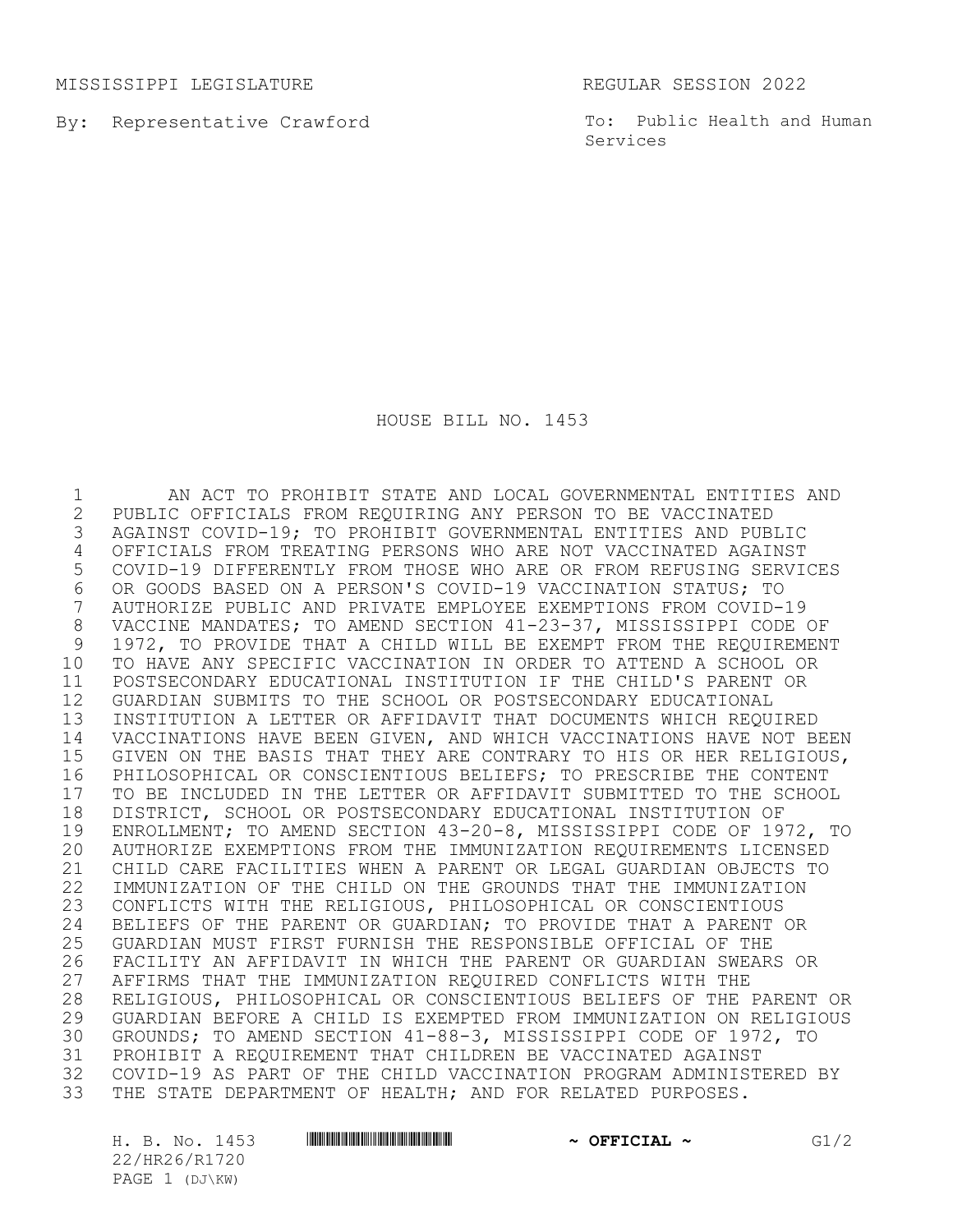BE IT ENACTED BY THE LEGISLATURE OF THE STATE OF MISSISSIPPI: **SECTION 1.** (1) The Legislature finds and determines that mandates of the United States government that force employers to take actions related to the Coronavirus 2019 (COVID-19)

vaccinations:

 (a) Will be imposed on many public and private employers and employees in Mississippi;

 (b) Will soon subject many public and private employers and employees in Mississippi to be forced to be vaccinated against the employee's will, or face impending terminations related to exercising their rights to refuse a COVID-19 vaccination;

 (c) Are an overreach of government authority; (d) Necessitated the need for immediate action by the Legislature to protect Mississippi employees from this type of excessive overreach.

49 (2) The Legislature intends for this act to:

50 (a) Protect public and private employees in Mississippi from impending terminations due to vaccination mandates; and

52 (b) Create the ability for funding to be available to assist employees in Mississippi with the costs associated with testing related to the vaccination mandate through the methods provided in this act, including, without limitation, COVID-19 relief funds distributed from the American Rescue Plan Act of 2021, Public Law 117-2.

22/HR26/R1720 PAGE 2 (DJ\KW)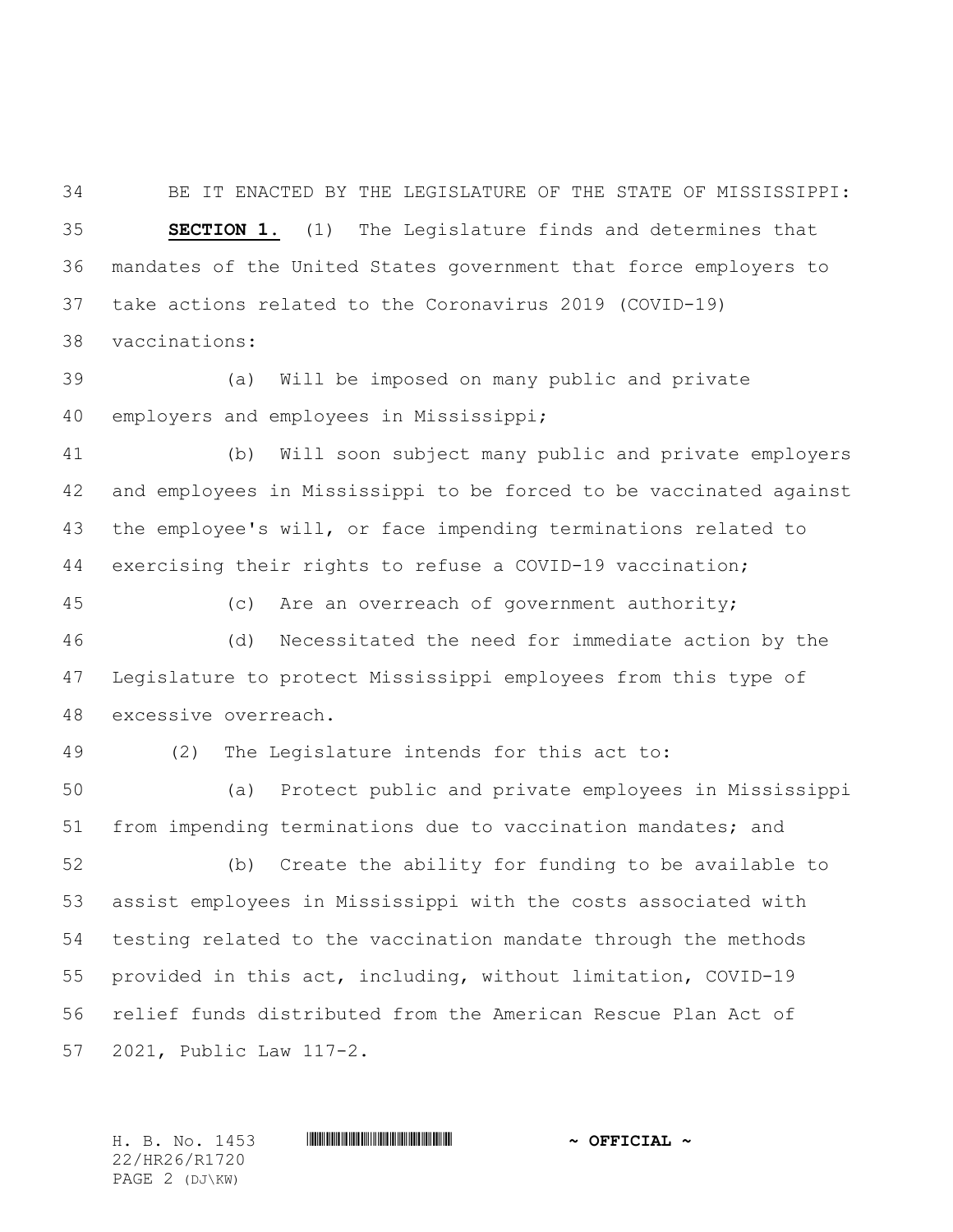**SECTION 2.** (1) Notwithstanding any other provision of law, including during the continuance of any COVID-19 state of emergency, a governmental entity or public official may not adopt, implement or enforce any law, rule, regulation, ordinance, proclamation, resolution, order or other instrument imposing a mandate, either directly or indirectly, which requires an individual to be vaccinated against COVID-19.

 (2) (a) Except as provided in paragraph (b) of this subsection, an adult individual may not be required for any reason to be vaccinated against COVID-19 unless the individual chooses to be vaccinated against COVID-19.

 (b) An adult individual who is incapacitated may not be required for any reason to be vaccinated against COVID-19 unless the legal guardian of the incapacitated adult chooses to have the incapacitated adult vaccinated against COVID-19.

 (c) A minor under eighteen (18) years of age may not be required for any reason to be vaccinated against COVID-19 unless the minor's parent or legal guardian chooses to have the minor vaccinated against COVID-19.

 (d) Any adult individual or minor under the age of eighteen (18) years, at the decision of such minor's parent or guardian, may refuse vaccination for any reason based on such individual's religious, philosophical or conscientious beliefs. (3) A governmental entity or public official may not:

22/HR26/R1720 PAGE 3 (DJ\KW)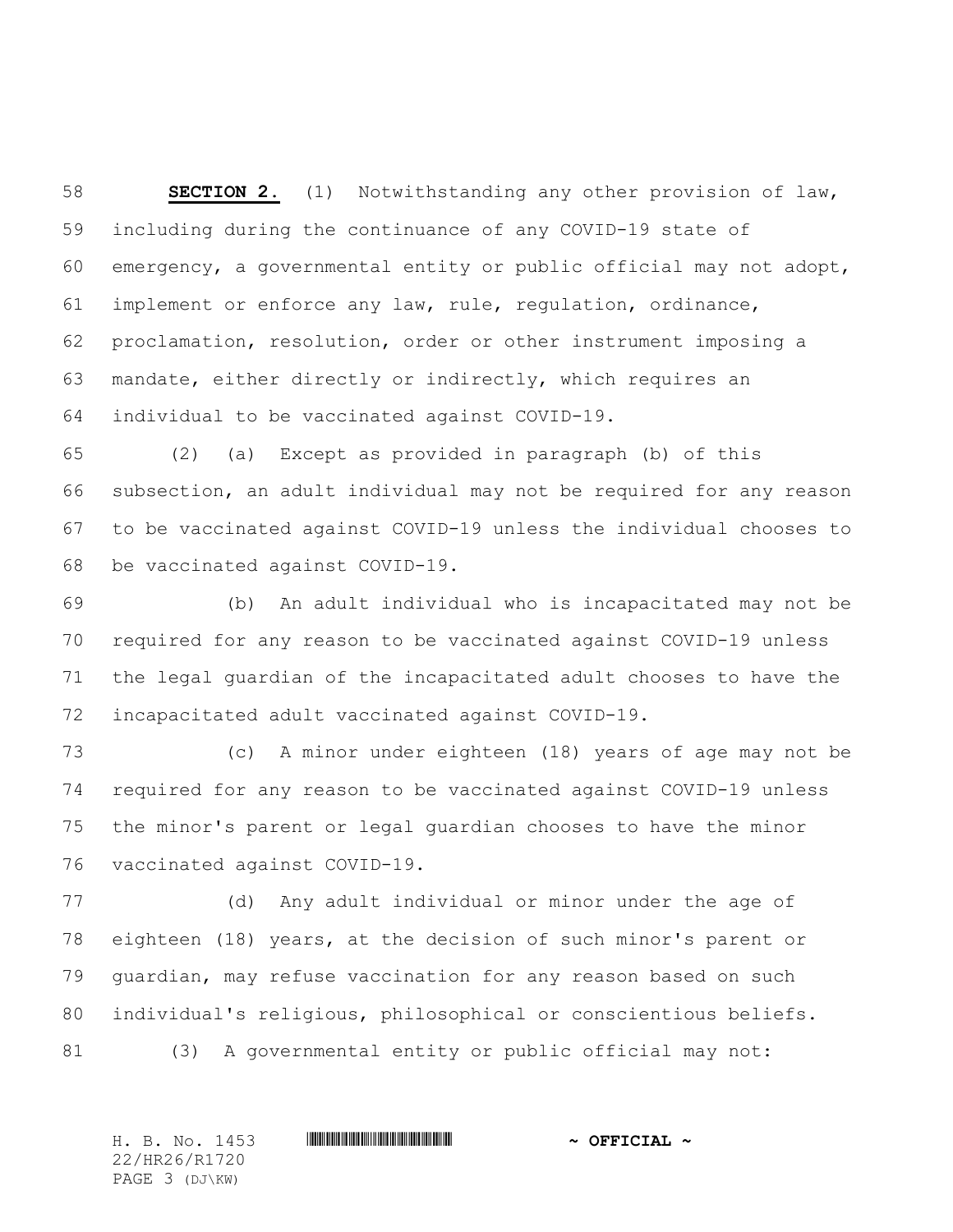(a) Require an individual who has not been vaccinated against COVID-19 to engage in or refrain from engaging in activities or precautions that differ from the activities or precautions of an individual who has been vaccinated against COVID-19;

 (b) Refuse, withhold from, or deny a person local or state services, goods, facilities, privileges, licensing, educational opportunities, health care access or employment 90 opportunities based on the person's COVID-19 vaccination status; or

 (c) Discriminate against an employee in compensation or in a term, condition or privilege of employment based on the person's COVID-19 vaccination status.

(4) For purposes of this section:

 (a) "COVID-19" means the novel Coronavirus identified 97 as SARS-CoV-2, the disease, health condition or threat caused by the novel Coronavirus SARS-CoV-2, or a virus mutating therefrom, and conditions associated with the disease.

(b) "COVID-19 state of emergency" means:

 (i) A public health emergency related to COVID-19 declared by the United States Secretary of Health and Human Services under Section 319 of the Public Health Service Act (42 USC Section 247d);

22/HR26/R1720 PAGE 4 (DJ\KW)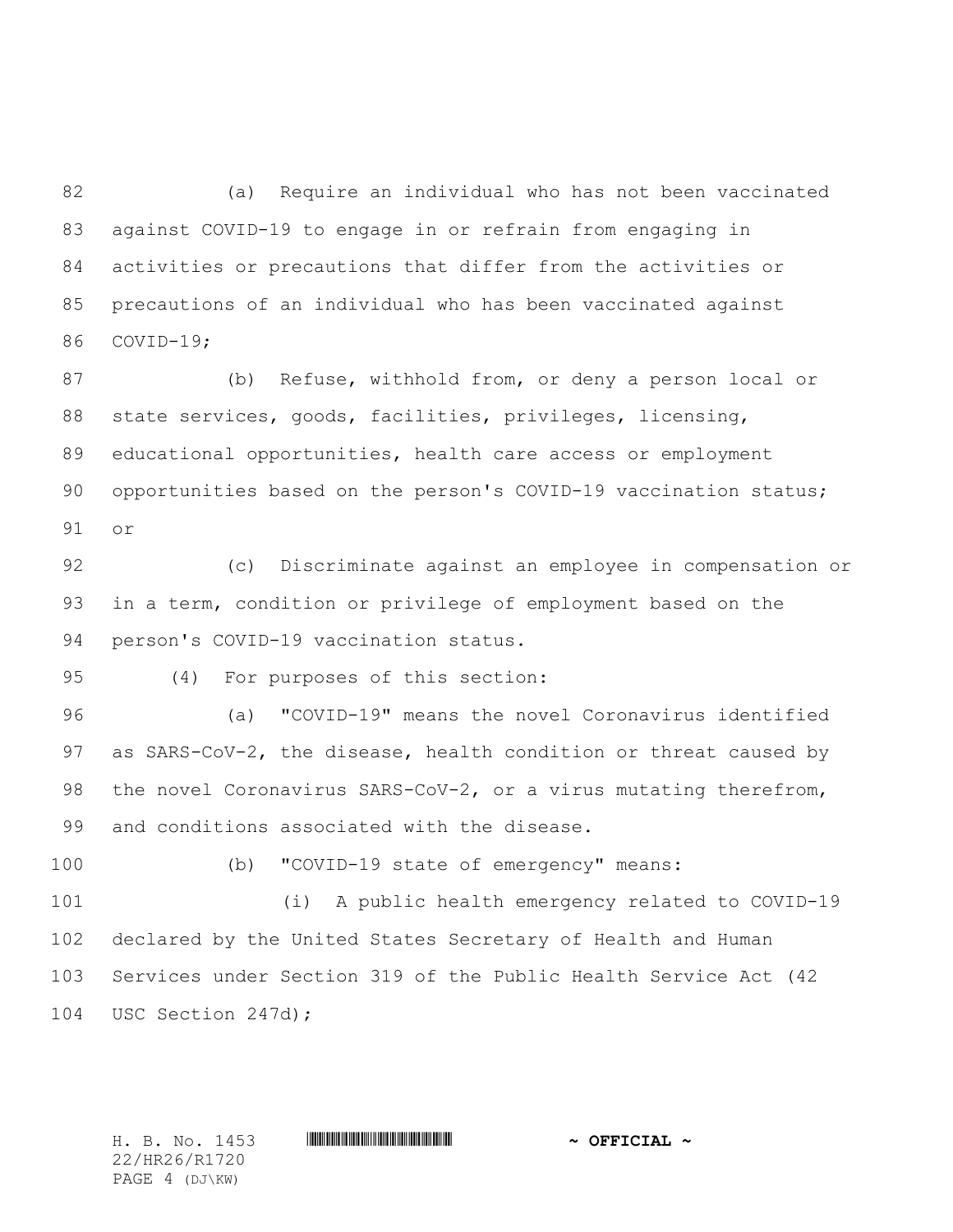(ii) A Presidential declaration of emergency related to COVID-19 under the National Emergencies Act or the Stafford Act; or

 (iii) A state of emergency related to COVID-19 proclaimed by the Governor of the State of Mississippi under Section 33-15-11(b)(17).

 (c) "Governmental entity" means any branch, board, commission, department, office, agency or other instrumentality of state government or of a county, municipality, school district, community college district or any other political subdivision of this state.

(d) "Public official" means:

 (i) Any elected official of the State of Mississippi or any political subdivision of the state or any other body politic within the State of Mississippi; or

 (ii) Any member, officer, director, commissioner, supervisor, chief, head, agent or employee of the State of Mississippi, or any agency of the state, of any political subdivision of the State of Mississippi, of any body politic within the State of Mississippi, or of any other governmental entity created by or under the laws of the State of Mississippi or 126 by executive order of the Governor of the state, any of which is funded by public funds or which expends, authorizes or recommends the use of public funds.

22/HR26/R1720 PAGE 5 (DJ\KW)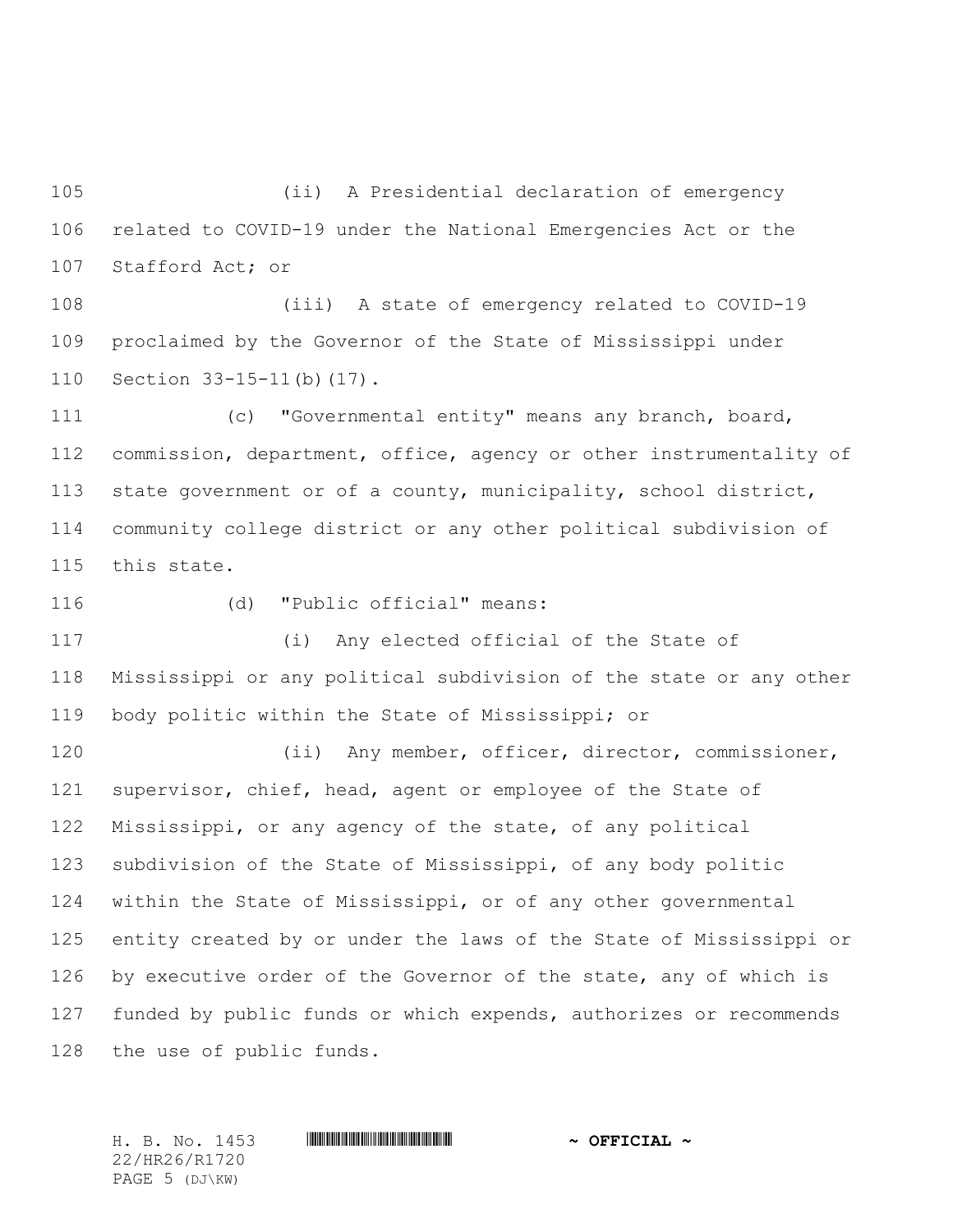**SECTION 3.** (1) A public or private employer that requires or is mandated to require vaccination or immunization for Coronavirus 2019 (COVID-19) or its variants for its employees shall provide an exemption process.

 (2) The exemption process shall include options to allow the employee to produce either:

 (a) A negative antigen detection test result or molecular diagnostic test result no more than one (1) time per week showing that the employee is not positive for COVID-19; or

 (b) Proof of immunity for the virus that causes COVID-19 or its variants, including, without limitation, the presence of antibodies, T-cell response, or proof of a positive COVID-19 or its variants test, on a basis of two (2) times per year, not to exceed one (1) time every six (6) months, from a licensed healthcare provider; or

 (c) Submit a signed and notarized letter, affidavit or certificate of exemption from vaccination for religious, philosophical or conscientious beliefs.

 (3) If multiple proven test processes are available to an employee under subsection (2) of this section, the employee may choose which test to take.

 (4) The employee may provide test results obtained outside of the employer or a licensed healthcare provider if the test meets the guidelines contained within the Policy for Coronavirus Disease-2019 Tests During the Public Health Emergency (Revised)

H. B. No. 1453 \*HR26/R1720\* **~ OFFICIAL ~** 22/HR26/R1720 PAGE 6 (DJ\KW)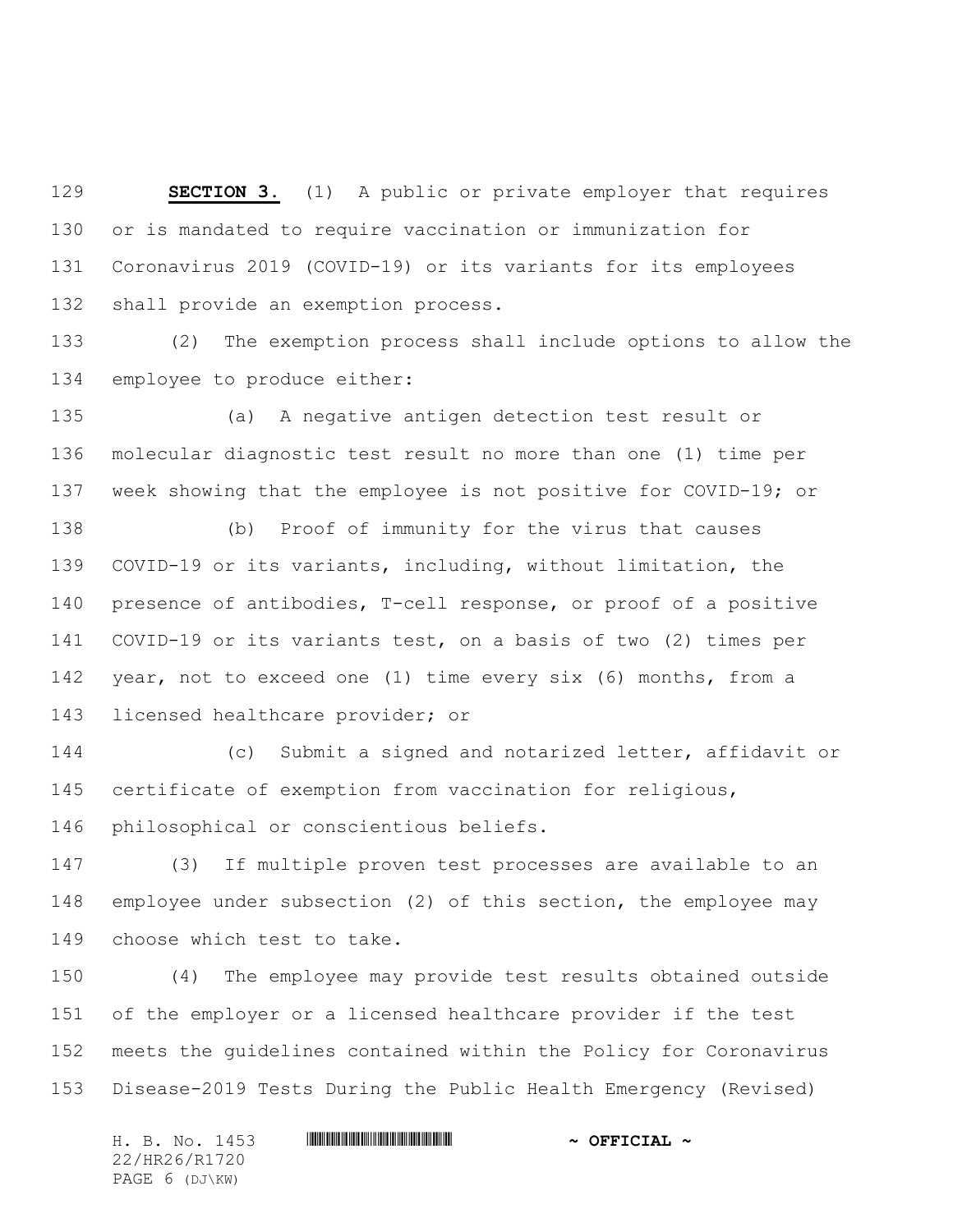issued by the United States Department of Health and Human Services Food and Drug Administration Center for Devices and Radiological Health.

 (a) The cost of the testing shall be covered through any state or federal funding made available, including without limitation, COVID-19 relief funds distributed from the American Rescue Plan Act of 2021, Public Law 117-2, if the employee's health benefit plan does not provide coverage for the testing.

 (b) In the event that the cost of testing under subsection (3) of this section is not available, the cost of the testing shall be covered by the employee.

 (5) An employer shall provide the exemption process required under this section in addition to any other exemptions offered by the employer.

 (6) If an employee complies with the requirements of the exemption process related to COVID-19 as required by this section, the employee shall not be terminated for mandates related to COVID-19.

 (7) Nothing in this section should be interpreted to modify any other agreements between the employer and employee or to amend or affect the employment-at-will doctrine, whether written or otherwise.

 (8) The Department of Finance and Administration shall establish rules regarding the method of distribution of COVID-19 relief funds from the American Rescue Plan Act of 2021, Public Law

H. B. No. 1453 \*HR26/R1720\* **~ OFFICIAL ~** 22/HR26/R1720 PAGE 7 (DJ\KW)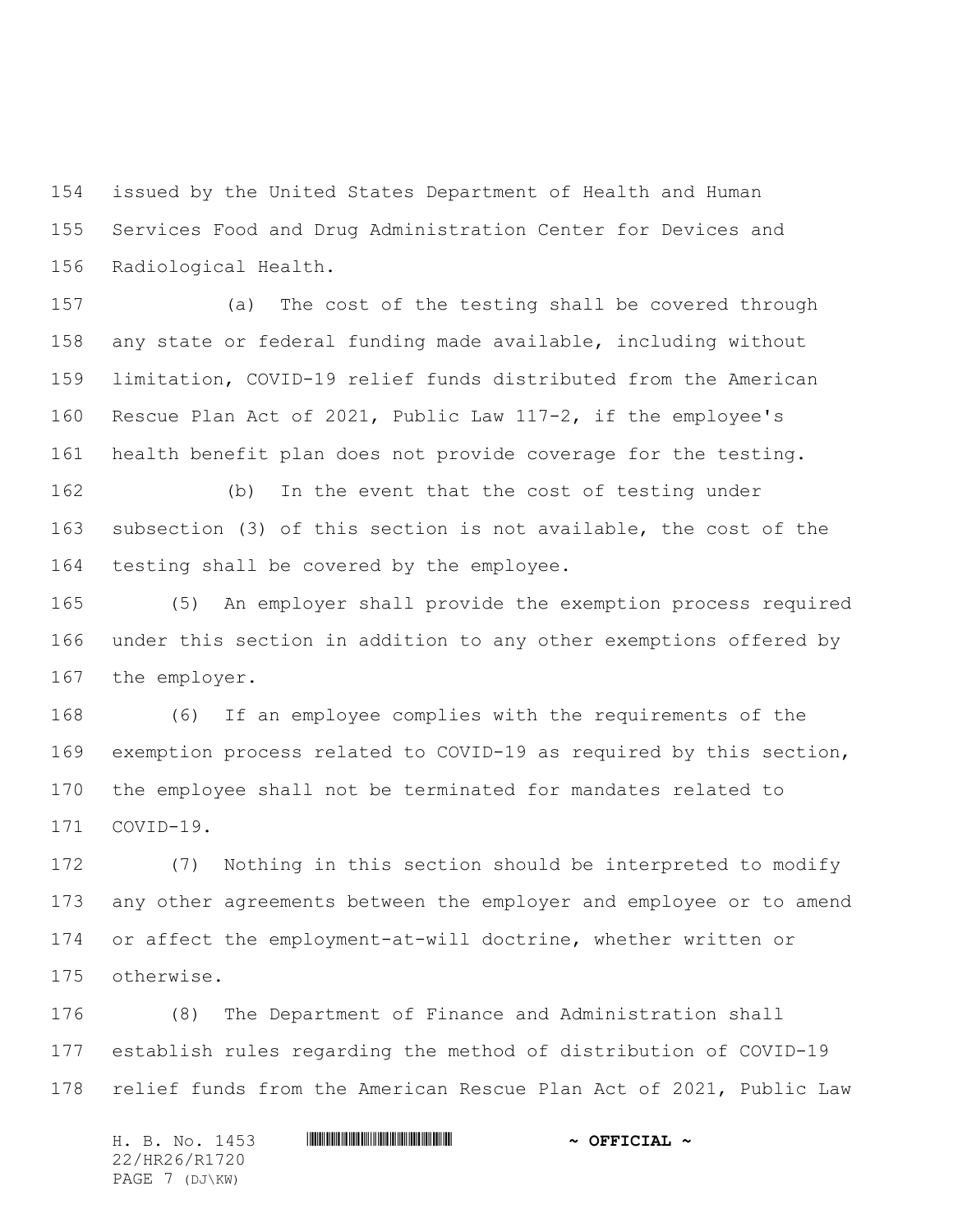117-2, to employees and employers to cover the cost of testing, to include without limitation the:

 (a) Timely distribution of funds to recipients within thirty (30) days;

 (b) Establishment of an option for distribution to an employer that chooses to receive funds for disbursement to employees; and

 (c) Verification and method of authentication of receipts that shall meet legislative auditing requirements, including without limitation the development of forms.

 (9) If an employee is terminated due to the employer's violation of this section, the employee may be eligible for unemployment benefits in addition to any other remedy available to the employee.

 (10) This section shall be repealed July 31, 2023, unless extended by the Legislature.

 **SECTION 4.** Section 41-23-37, Mississippi Code of 1972, is amended as follows:

 41-23-37. (1) Whenever indicated, the State Health Officer shall specify such immunization practices as may be considered best for the control of vaccine preventable diseases. A listing shall be promulgated annually or more often, if necessary.

 (2) Except as provided **\* \* \*** in this section, it shall be unlawful for any child to attend any school, kindergarten or similar type facility intended for the instruction of children

| H. B. No. 1453 | $\sim$ OFFICIAL $\sim$ |
|----------------|------------------------|
| 22/HR26/R1720  |                        |
| PAGE 8 (DJ\KW) |                        |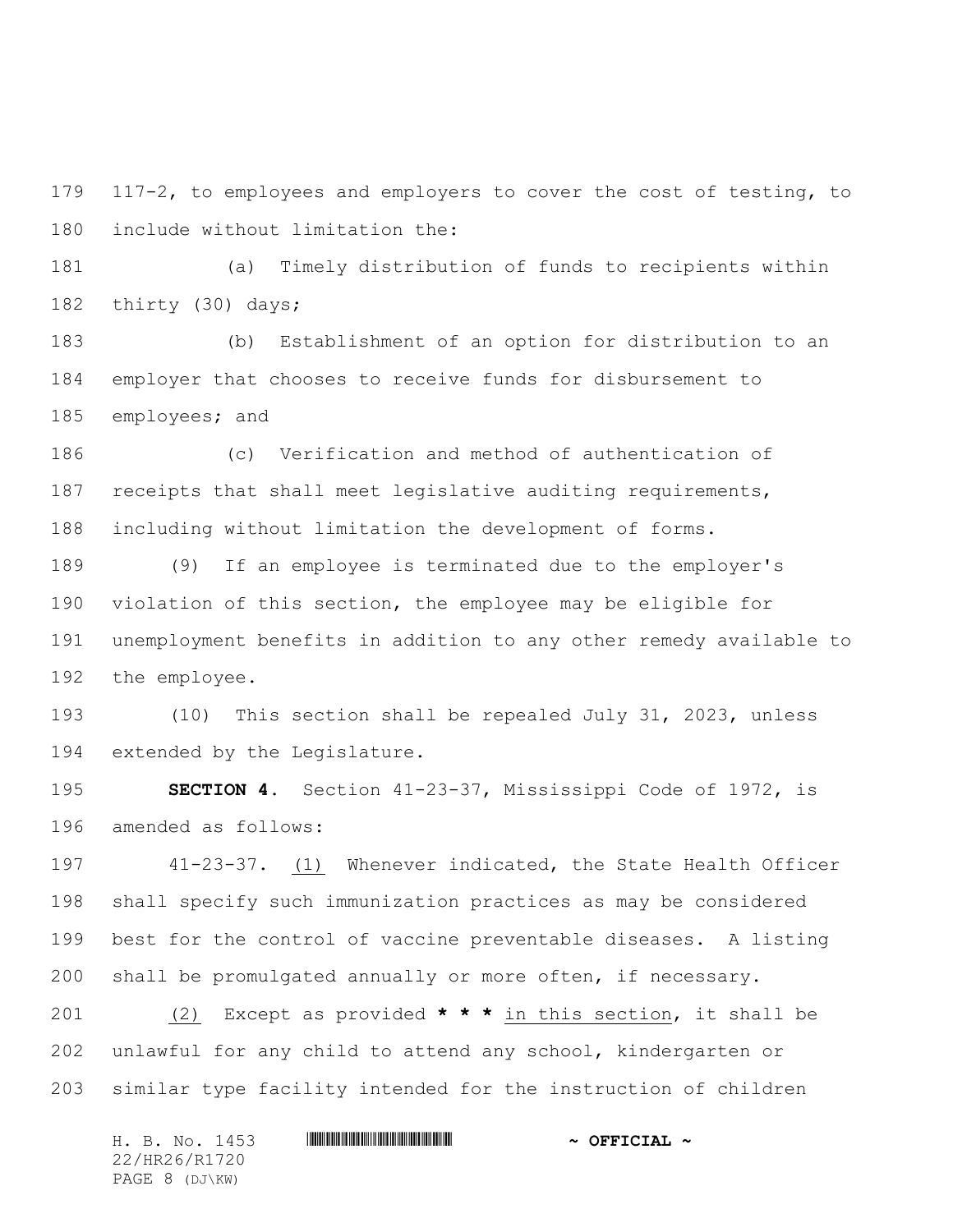(hereinafter called "schools"), either public or private, with the exception of any legitimate home instruction program, as defined in Section 37-13-91, **\* \* \*** for ten (10) or **\* \* \*** fewer children who are related within the third degree computed according to the civil law to the operator, unless they **\* \* \*** have a certificate of vaccination or have submitted to the school a certificate of exemption from vaccination as provided for in this section. (3) (a) A letter or certificate of exemption from vaccination for medical reasons may be offered on behalf of a child by a duly licensed physician in any state and provided on the stationery of that physician may be accepted by the local health officer and presented to the school on behalf of a child when, in his opinion, **\* \* \*** is contraindicated for medical reasons and that the exemption will not cause undue risk to the community. (b) A letter or certificate of exemption from vaccination for religious or philosophical beliefs may be submitted to the school on behalf of a child by the child's parent or guardian. (c) A letter or certificate of exemption from vaccination for conscientious beliefs may be submitted to the school on behalf of a child by the child's parent or guardian. (4) (a) No child seeking claiming an exemption authorized under subsection (3)(b) shall be required to comply with the requirements of this section for any specific vaccination in order to attend the school, provided that the parent or guardian or

|                |  | H. B. No. 1453 |  | $\sim$ OFFICIAL $\sim$ |
|----------------|--|----------------|--|------------------------|
| 22/HR26/R1720  |  |                |  |                        |
| PAGE 9 (DJ\KW) |  |                |  |                        |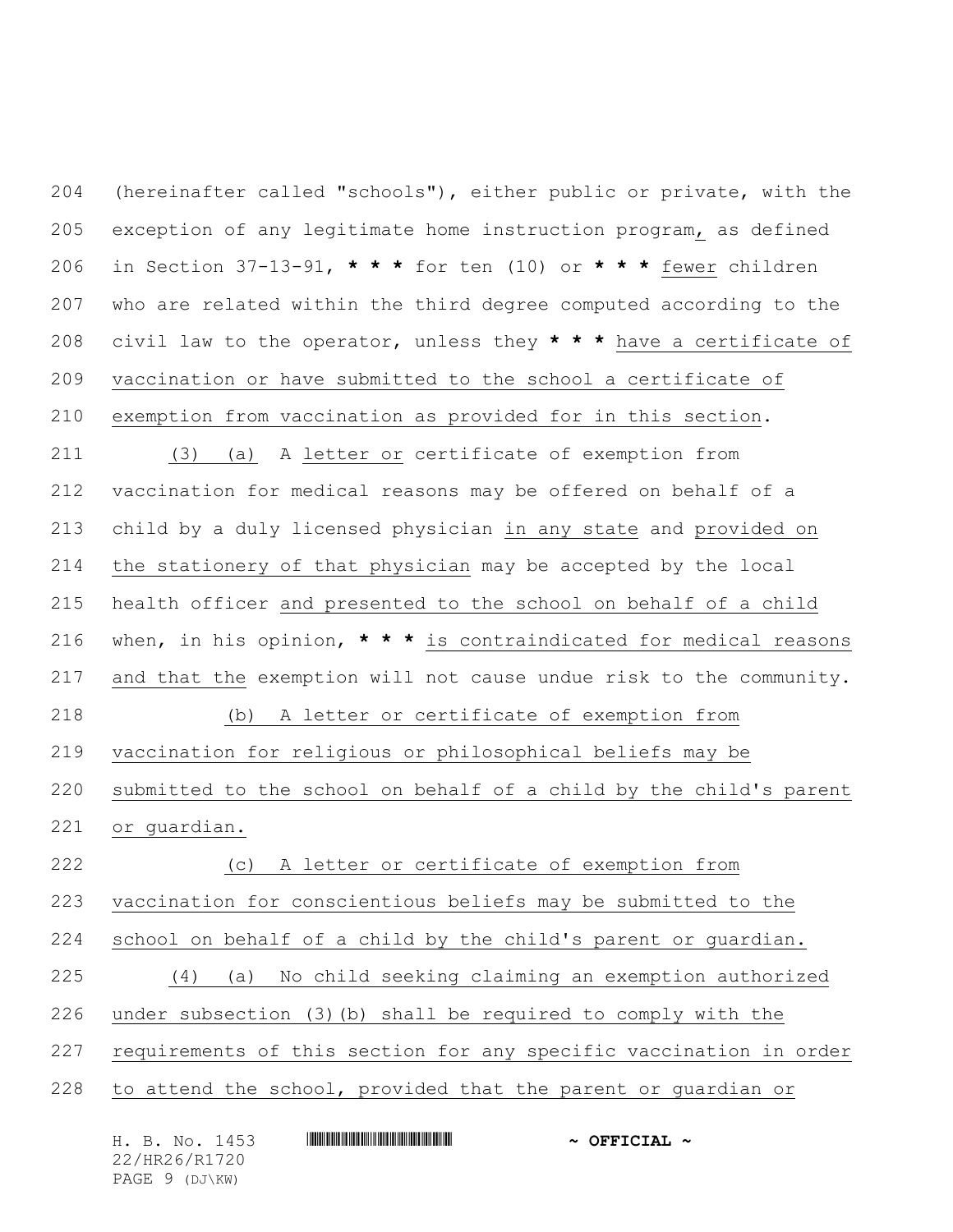| 229 | adult who has assumed responsibility for the child's care and      |
|-----|--------------------------------------------------------------------|
| 230 | custody in the case of a minor, or the child seeking admission if  |
| 231 | an emancipated minor, submits to the school a letter or affidavit  |
| 232 | on an exemption form provided by the State Department of Health,   |
| 233 | which documents the required vaccinations which have been          |
| 234 | administered, and which vaccinations have not been administered on |
| 235 | the basis that they are contrary to his or her religious or        |
| 236 | philosophical beliefs. The letter or affidavit must be signed by   |
| 237 | the parent or guardian or emancipated minor, and which such        |
| 238 | affidavit must be notarized.                                       |
| 239 | The parent or guardian or adult who has assumed<br>(b)             |
| 240 | responsibility for the child's care and custody in the case of a   |
| 241 | minor, or the child seeking admission if an emancipated minor,     |
| 242 | shall submit a letter or affidavit to the school district, school  |
| 243 | or postsecondary educational institution of enrollment             |
| 244 | specifically stating the reasons for the philosophical and         |
| 245 | religious exemption from vaccinations sought, in addition to a     |
| 246 | statement as to whether the aversion is to some or all             |
| 247 | vaccinations. The letter or affidavit submitted shall also         |
| 248 | include, but not be limited to, the following:                     |
| 249 | (i) A statement that the parent or guardian who                    |
| 250 | has assumed responsibility for the child's care and custody, in    |
| 251 | the case of a minor, or the child seeking admission if an          |
| 252 | emancipated minor, has been informed by a health care practitioner |

| H. B. No. 1453  | $\sim$ OFFICIAL $\sim$ |
|-----------------|------------------------|
| 22/HR26/R1720   |                        |
| PAGE 10 (DJ\KW) |                        |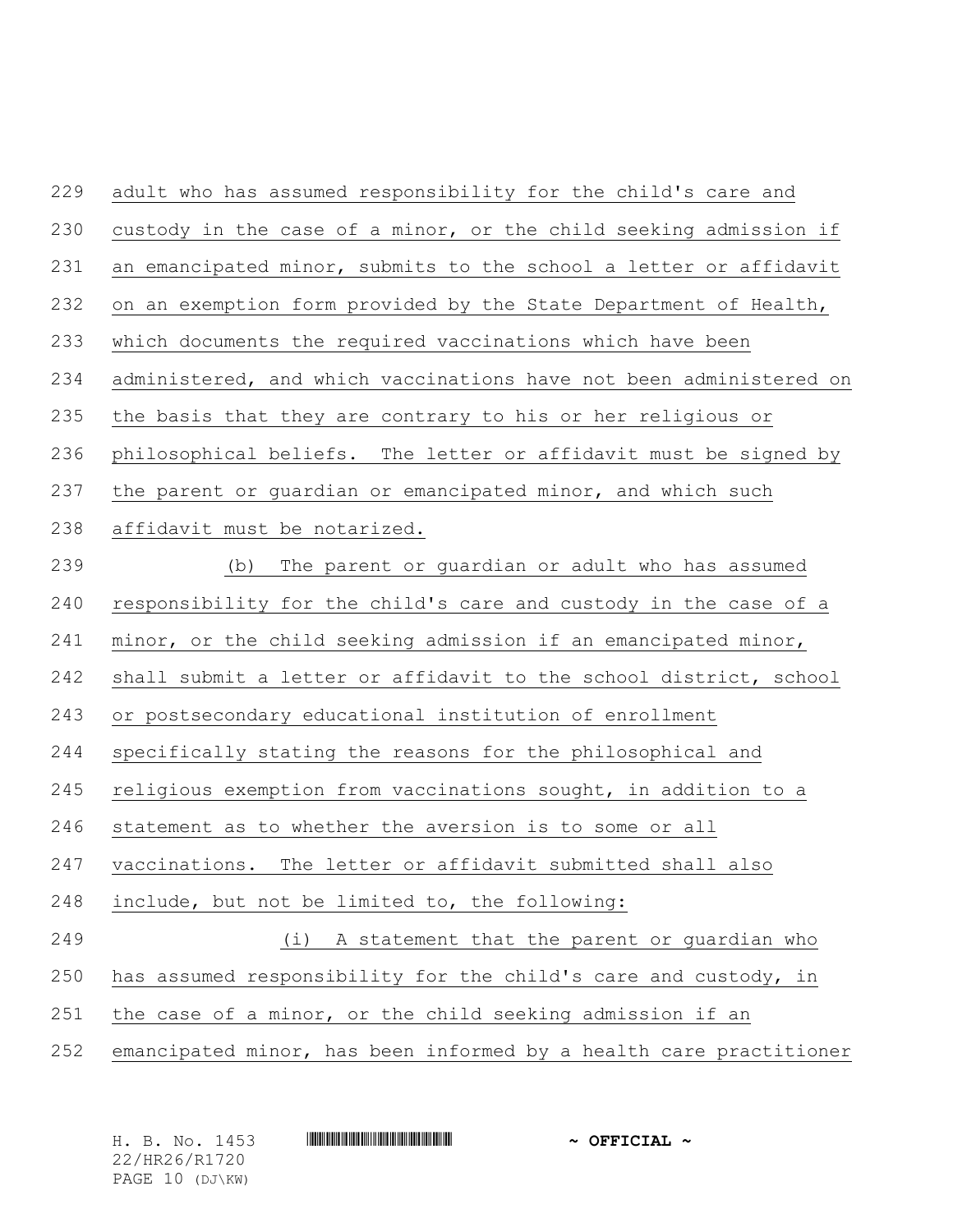and school district regarding the risks and benefits of receiving vaccinations or not receiving vaccinations; and (ii) A statement of understanding that: 1. At the discretion of the State Department of Health or local health officer, the unimmunized child or individual may be removed from day care or school during an outbreak if the child or individual is not fully vaccinated; and 2. The child or individual shall not return to school until the outbreak has been resolved and the State Department of Health or local health officer approves the return to school. (5) (a) No child seeking claiming an exemption authorized under subsection (3)(b) on the basis of conscientious beliefs shall be required to comply with the requirements of this section 267 for any specific vaccination in order to attend the school, provided that the parent or guardian or adult who has assumed responsibility for the child's care and custody in the case of a minor, or the child seeking admission if an emancipated minor, submits to the school a letter or affidavit on an exemption form provided by the State Department of Health, which must be signed by the parent or guardian or emancipated minor, and which such affidavit must be notarized. (b) A blank exemption form for conscientious beliefs may be obtained by the parent or guardian of a minor child or by the emancipated minor by submitting a written request for the

| H. B. No. 1453  | $\sim$ OFFICIAL $\sim$ |
|-----------------|------------------------|
| 22/HR26/R1720   |                        |
| PAGE 11 (DJ\KW) |                        |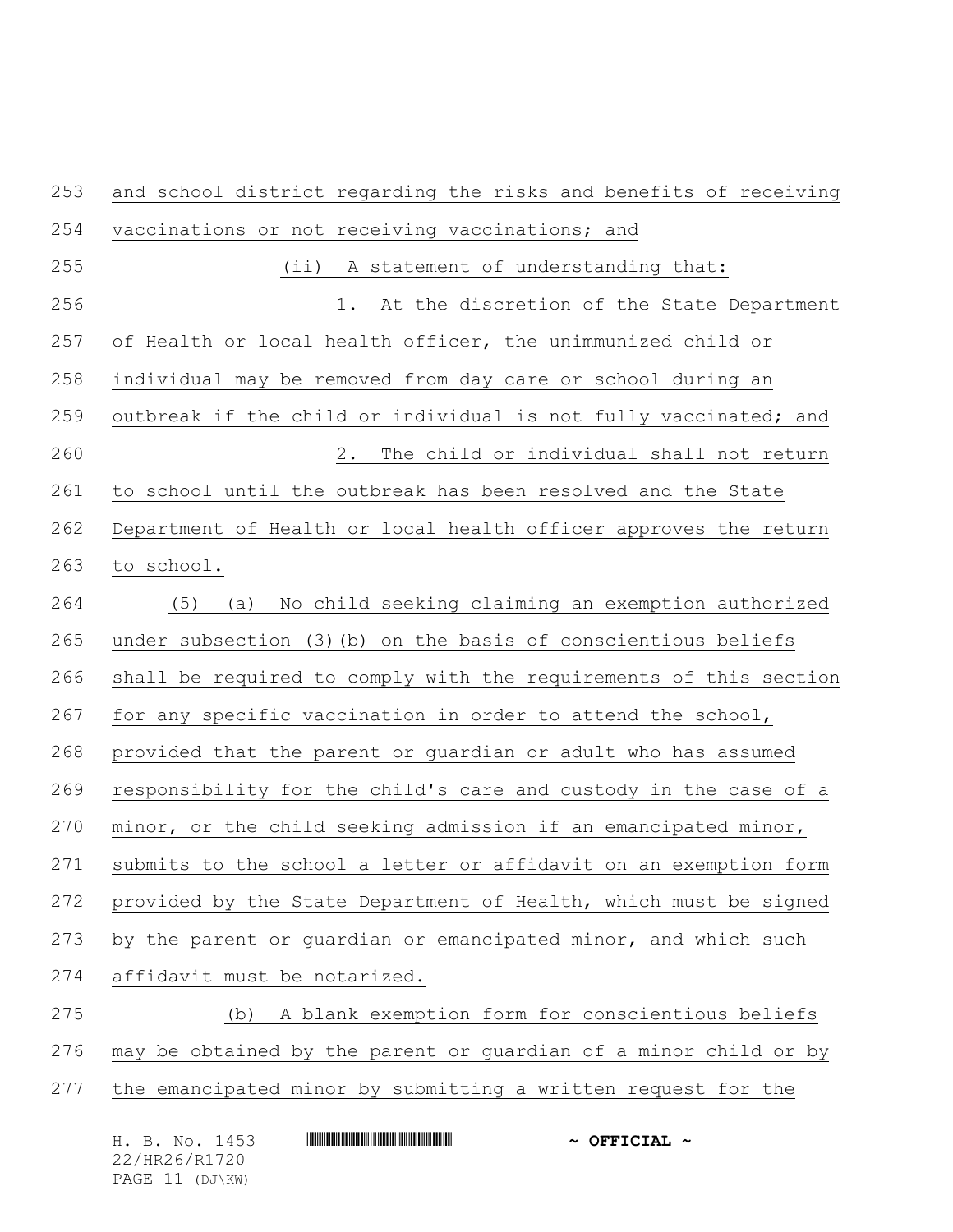exemption form to the State Department of Health or the county

health department or by downloading the exemption form from the

website of the State Department of Health.

 (c) The exemption form for conscientious beliefs must contain a statement indicating that the parent or guardian of a minor child or the emancipated minor understands the benefits and risks of vaccinations and the benefits and risks of not being vaccinated. In addition, it must contain a section where the parent or guardian or emancipated minor can list the specific vaccination or vaccinations for which the exemption applies. The completed and notarized exemption form shall expire one (1) year from the date signed by the parent or guardian. The parent or guardian or emancipated minor must submit a new form every school calendar year for which they are claiming an exemption from vaccination requirements for conscientious beliefs. (6) Certificates of vaccination shall be issued by local

 health officers or physicians on forms specified by the **\* \* \*** State **\* \* \*** Department of Health. These forms shall be the only acceptable means for showing compliance with **\* \* \*** the immunization requirements of this section, and the responsible school officials shall file the form with the child's record. (7) If a child **\* \* \*** who is not exempt from vaccination under subsection (3), (4) or (5) of this section offers to enroll at a school or postsecondary educational institution without having completed the required vaccinations, the local health

| H. B. No. 1453  | $\sim$ OFFICIAL $\sim$ |
|-----------------|------------------------|
| 22/HR26/R1720   |                        |
| PAGE 12 (DJ\KW) |                        |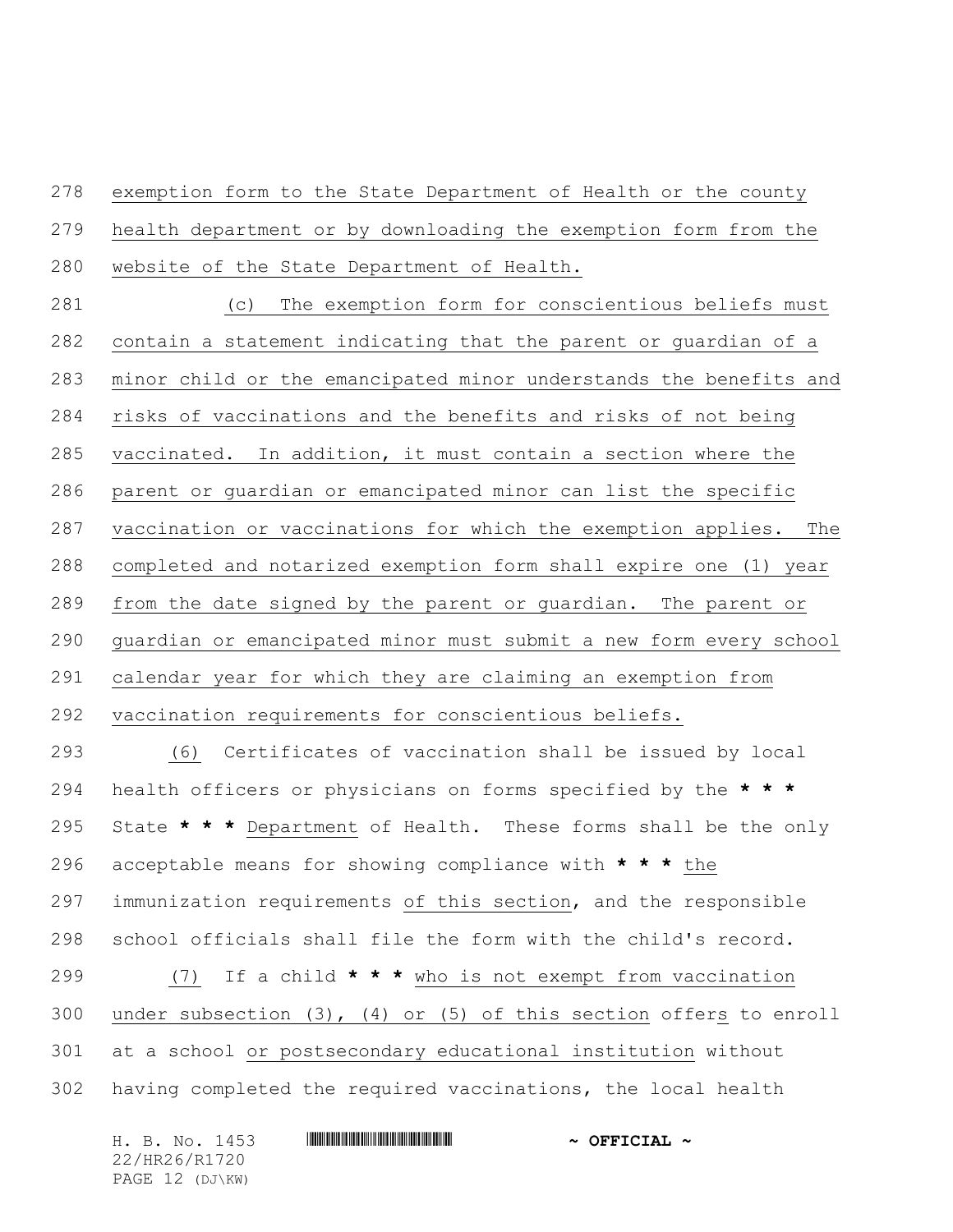officer may grant a period of time up to ninety (90) days for **\* \* \*** that completion when, in the opinion of the health officer, **\* \* \*** the delay will not cause undue risk to the child, the school or the community. No child who is not exempt from vaccination under subsection (3), (4) or (5) of this section shall be enrolled without having had at least one (1) dose of each specified vaccine.

 (8) Within thirty (30) days after the opening of the fall term of school (on or before October 1 of each year) the person in charge of each school shall report to the county or local health officer, on forms provided by the **\* \* \*** State **\* \* \*** Department of Health, the number of children enrolled by age or grade or both, the number fully vaccinated, the number in process of completing vaccination requirements, and the number exempt from vaccination by reason **\* \* \*** of a certificate of exemption.

 (9) Within one hundred twenty (120) days after the opening of the fall term (on or before December 31), the person in charge of each school or postsecondary educational institution shall certify to the local or county health officer that all children enrolled who are not exempt from vaccination under subsection (3), (4) or (5) of this section are in compliance with the immunization requirements.

 (10) For the purpose of assisting in supervising the immunization status of the children the local health officer, or his designee, may inspect the children's records or be furnished

H. B. No. 1453 \*HR26/R1720\* **~ OFFICIAL ~** 22/HR26/R1720 PAGE 13 (DJ\KW)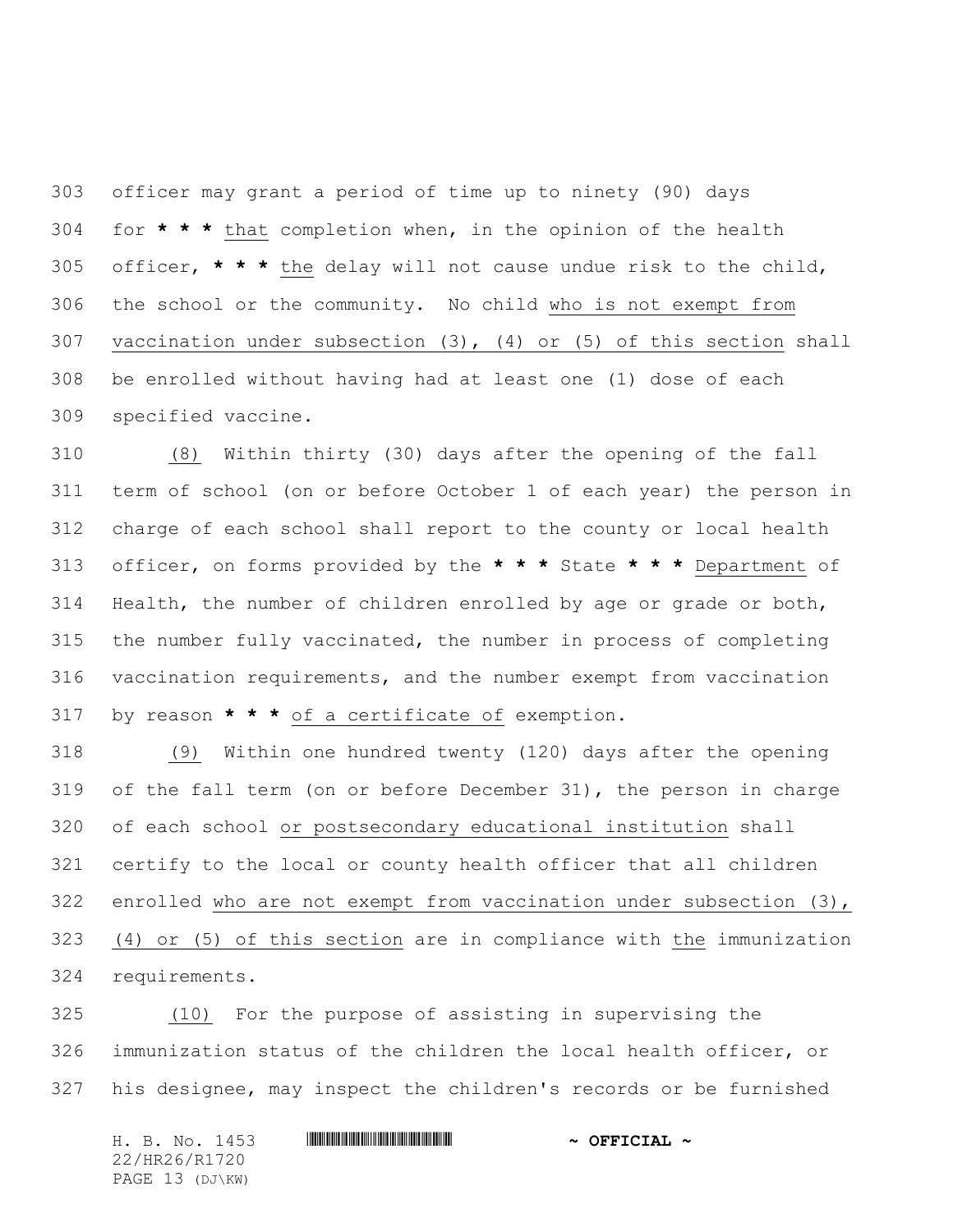certificates of **\* \* \*** vaccination compliance by the school or postsecondary educational institution.

 (11) It shall be the responsibility of the person in charge of each school to enforce the requirements for immunization and exemption from vaccination. Any child who is not exempt from vaccination under subsection (3), (4) or (5) of this section is not in compliance at the end of ninety (90) days from the opening of the fall term must be suspended until in compliance, unless the health officer **\* \* \*** attributes the delay to lack of supply of vaccine or some other such factor clearly making compliance impossible.

 (12) Failure to enforce provisions of this section shall 340 constitute a misdemeanor and, upon conviction, be punishable by fine or imprisonment or both.

 **SECTION 5.** Section 43-20-8, Mississippi Code of 1972, is amended as follows:

 43-20-8. (1) The licensing agency shall have powers and duties as set forth below, in addition to other duties prescribed under this chapter:

 (a) Promulgate rules and regulations concerning the licensing and regulation of child care facilities as defined in Section 43-20-5;

 (b) Have the authority to issue, deny, suspend, revoke, restrict or otherwise take disciplinary action against licensees as provided for in this chapter;

H. B. No. 1453 \*HR26/R1720\* **~ OFFICIAL ~** 22/HR26/R1720 PAGE 14 (DJ\KW)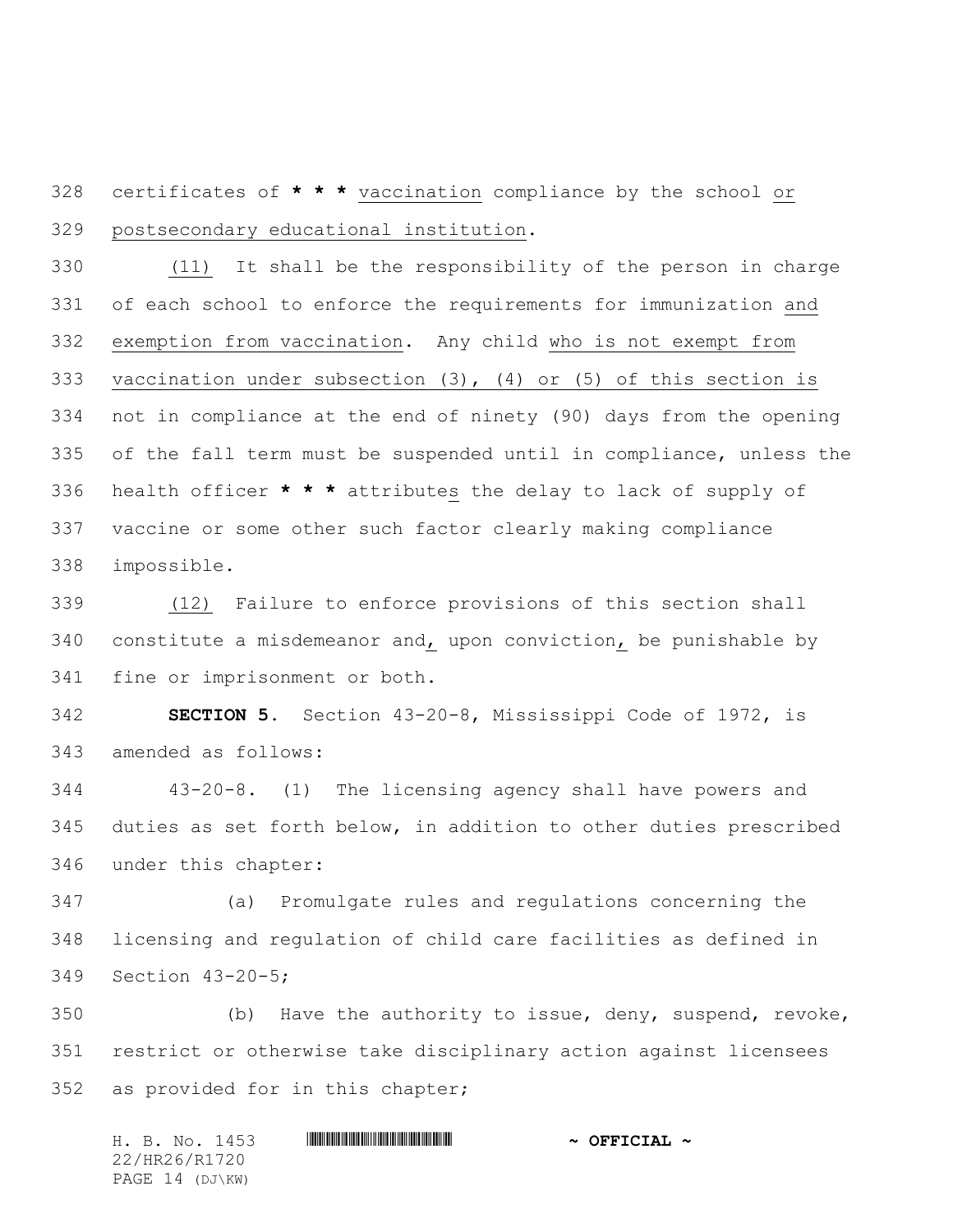(c) Set and collect fees and penalties as provided for in this chapter; any increase in the fees charged by the licensing agency under this paragraph shall be in accordance with the provisions of Section 41-3-65; and

 (d) Have such other powers as may be required to carry out the provisions of this chapter.

 (2) Child care facilities shall assure that parents have welcome access to the child care facility at all times and shall comply with the provisions of Chapter 520, Laws of 2006.

 (3) Each child care facility shall develop and maintain a current list of contact persons for each child provided care by that facility. An agreement may be made between the child care facility and the child's parent, guardian or contact person at the time of registration to inform the parent, guardian or contact person if the child does not arrive at the facility within a reasonable time.

 (4) Child care facilities shall require that, for any current or prospective caregiver, all criminal records, background and sex offender registry checks and current child abuse registry checks are obtained. In order to determine the applicant's suitability for employment, the applicant shall be fingerprinted. If no disqualifying record is identified at the state level, the fingerprints shall be forwarded by the Department of Public Safety to the FBI for a national criminal history record check.

22/HR26/R1720 PAGE 15 (DJ\KW)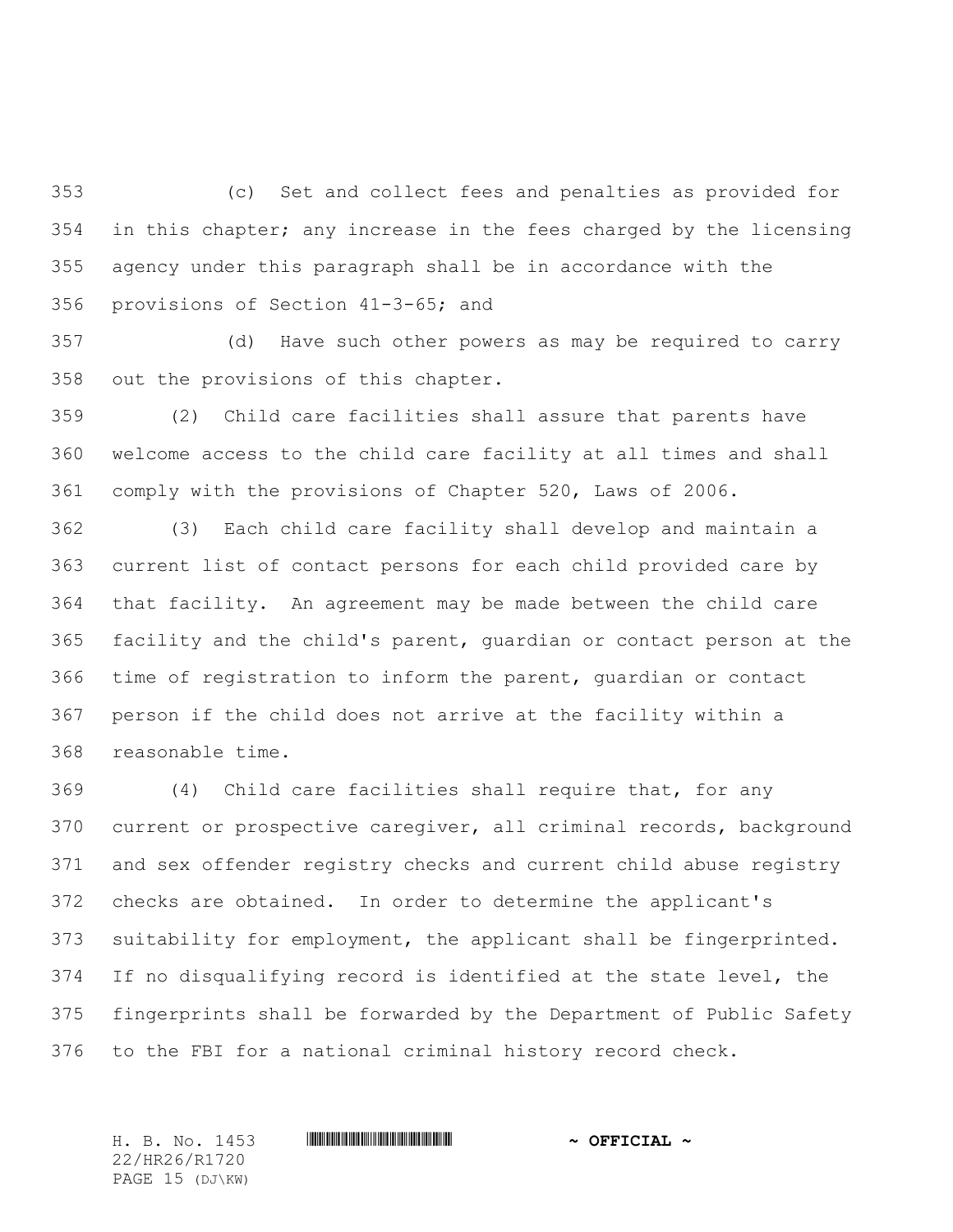(5) The licensing agency shall require to be performed a criminal records background check and a child abuse registry check for all operators of a child care facility and any person living in a residence used for child care. The Department of Human Services shall have the authority to disclose to the State Department of Health any potential applicant whose name is listed on the Child Abuse Central Registry or has a pending administrative review. That information shall remain confidential by all parties. In order to determine the applicant's suitability for employment, the applicant shall be fingerprinted. If no disqualifying record is identified at the state level, the fingerprints shall be forwarded by the Department of Public Safety to the FBI for a national criminal history record check.

 (6) The licensing agency shall have the authority to exclude a particular crime or crimes or a substantiated finding of child abuse and/or neglect as disqualifying individuals or entities for prospective or current employment or licensure.

 (7) The licensing agency and its agents, officers, employees, attorneys and representatives shall not be held civilly liable for any findings, recommendations or actions taken under this section.

 (8) All fees incurred in compliance with this section shall be borne by the child care facility. The licensing agency is authorized to charge a fee that includes the amount required by the Federal Bureau of Investigation for the national criminal

H. B. No. 1453 **. HREFICIAL ~ OFFICIAL ~** 22/HR26/R1720 PAGE 16 (DJ\KW)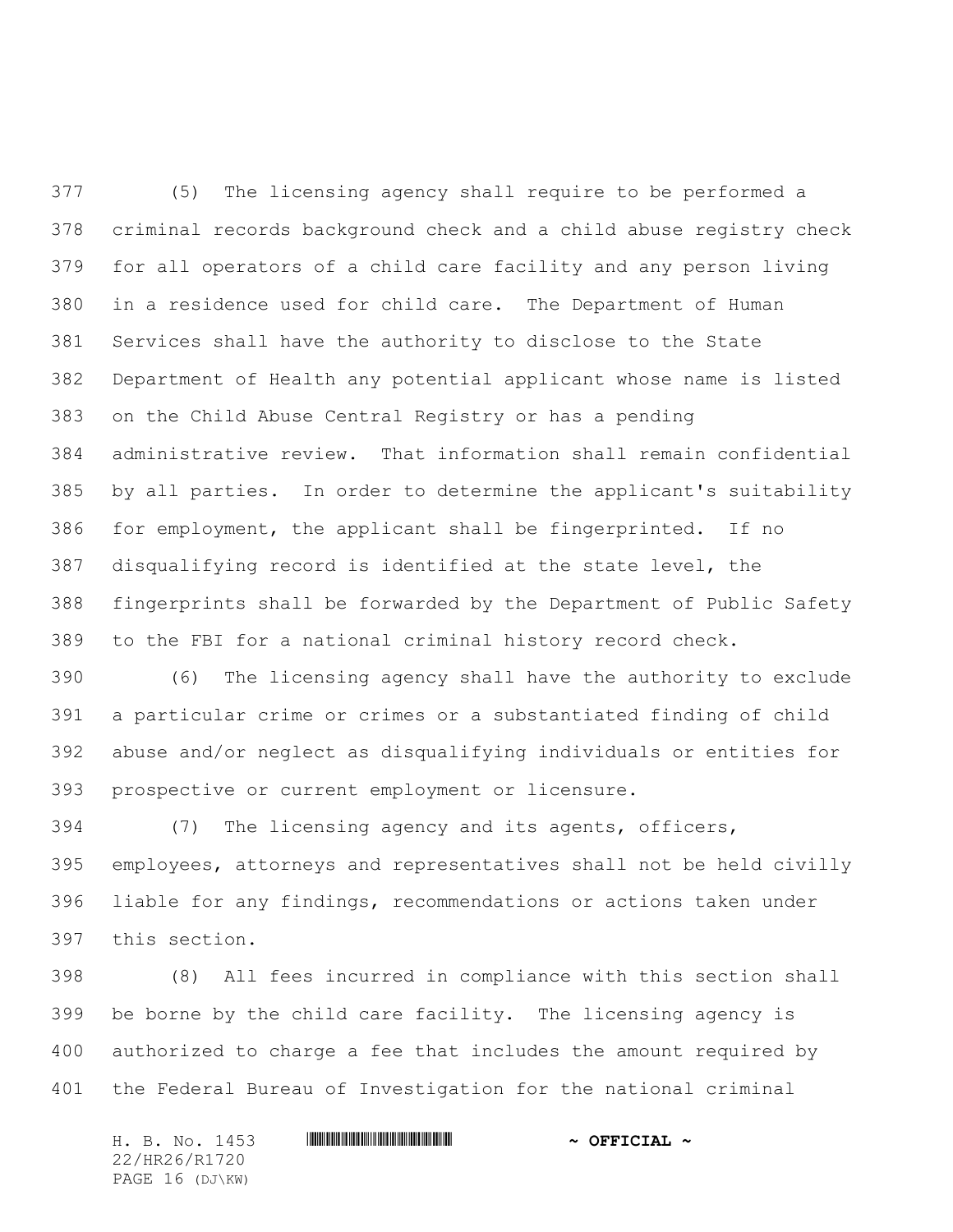history record check in compliance with the Child Protection Act of 1993, as amended, and any necessary costs incurred by the licensing agency for the handling and administration of the criminal history background checks.

 (9) (a) From and after January 1, 2008, the State Board of Health shall develop regulations to ensure that all children enrolled or enrolling in a state licensed child care center receive age-appropriate immunization against invasive pneumococcal disease as recommended by the Advisory Committee on immunization practices of the Centers for Disease Control and Prevention. The State Board of Health shall include, within its regulations, protocols for children under the age of twenty-four (24) months to catch up on missed doses. If the State Board of Health has adopted regulations before January 1, 2008, that would otherwise meet the requirements of this subsection, then this subsection shall stand repealed on January 1, 2008.

 (b) The immunization requirements of this subsection shall not apply to a child whose parent or legal guardian objects to immunization of the child on the grounds that the immunization conflicts with the religious, philosophical or conscientious beliefs of the parent or guardian. For a child to be exempt from immunization on religious grounds, philosophical or conscientious beliefs, the parent or guardian must first furnish the responsible official of the school or facility an affidavit in which the parent or guardian swears or affirms that the immunization

H. B. No. 1453 **. HREFICIAL ~ OFFICIAL ~** 22/HR26/R1720 PAGE 17 (DJ\KW)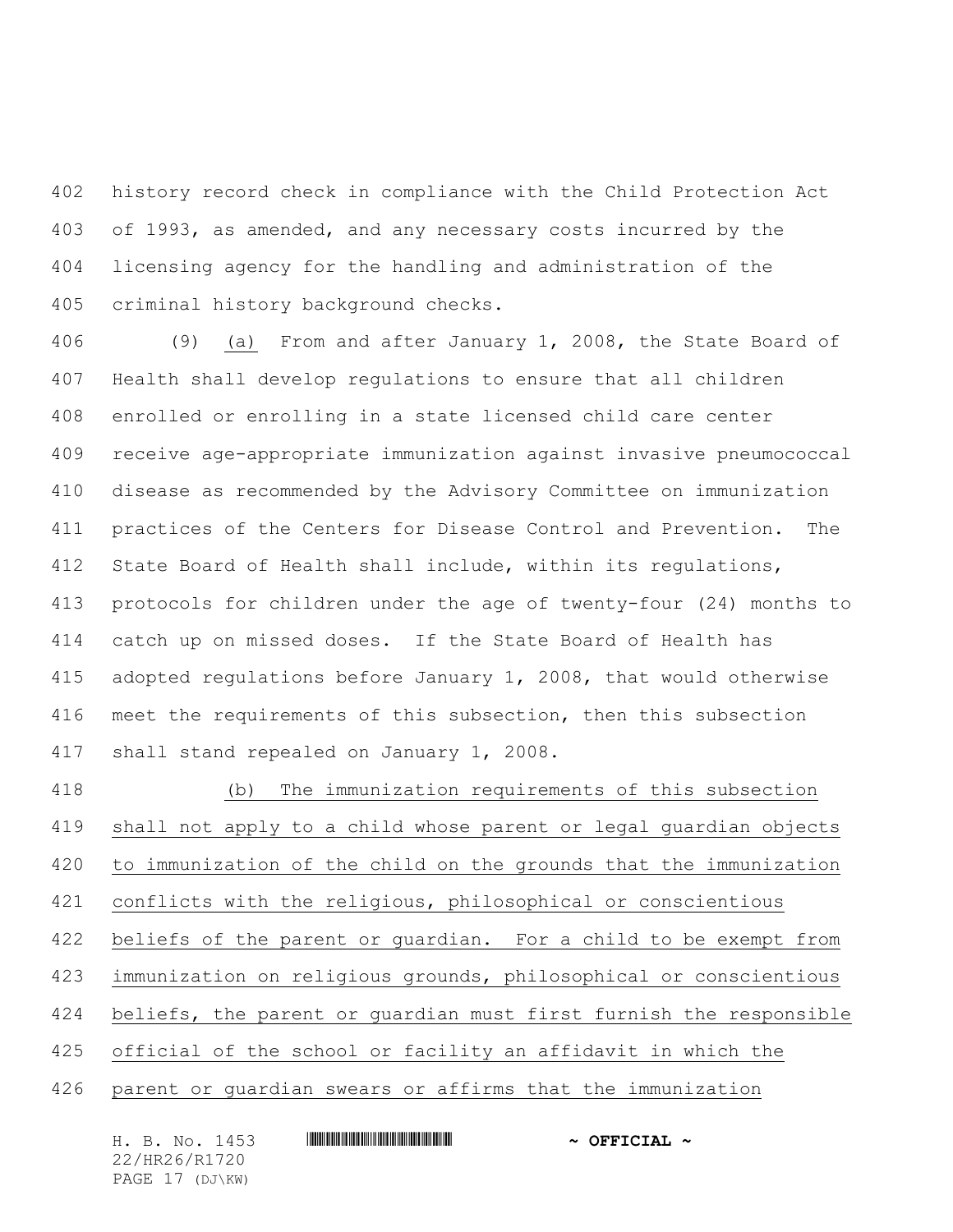## required conflicts with the religious, philosophical or

conscientious beliefs of the parent or guardian.

 **SECTION 6.** Section 41-88-3, Mississippi Code of 1972, is amended as follows:

 41-88-3. (1) The State Department of Health is responsible for assuring that all children in the state are appropriately immunized against vaccine-preventable diseases. In order to improve the state's immunization levels in children, the State Department of Health shall enhance current immunization activities and focus on children receiving all recommended immunizations by twenty-four (24) months of age. The immunizations shall be administered according to the recommendations of the national Advisory Committee on Immunization Practices (ACIP); however, notwithstanding the ACIP recommendations or any law, rule, regulation, ordinance, proclamation, resolution, order or other governmental instrument to the contrary, a child may not be required to be vaccinated against COVID-19. The administration of vaccine shall not be delayed due to a reluctance of the health care provider to administer multiple immunizations in a visit. The department shall improve parent compliance and provide more timely scheduling, recall and follow-up in order to achieve national and state immunization level goals.

 (2) The State Department of Health shall establish a statewide childhood immunization registry to which all health care providers will report the administration of childhood

| H. B. No. 1453  | $\sim$ OFFICIAL $\sim$ |
|-----------------|------------------------|
| 22/HR26/R1720   |                        |
| PAGE 18 (DJ\KW) |                        |